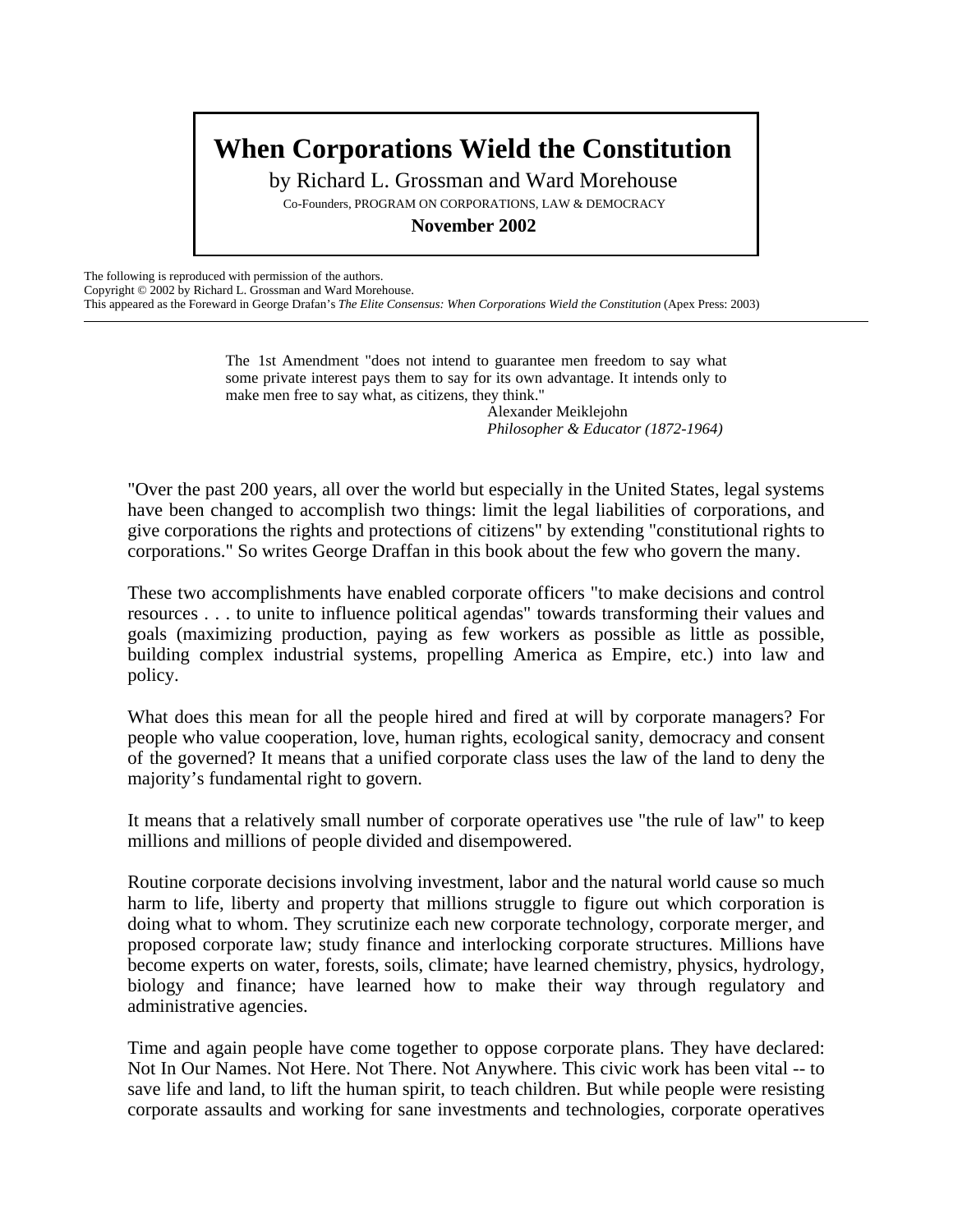were making the rules for governing the nation.

So people are saying "No" in ways which challenge corporate claims to constitutional authority; which reveal the histories of slave owner -- and then corporation owner - usurpations; which confront public officials with trampling upon people's basic rights.

George advances this exciting evolution as he dissects the elite consensus -- "larger than any industry" -- relentlessly pitching its manufactured histories, destructive values, false choices and global empire; aggressively selling and reselling ever-more production of everything possible as the fount of liberty.

He reveals the motivation driving this corporate consensus that "rises above the competitive advantage of particular corporations, and is larger than any industry." It is "to build and maintain power itself." To thwart democracy. To govern the Earth.

Today's corporate leaders received a head start from the men of property who wrote the Constitution.

When the overwhelmingly white male voters of the thirteen states ratified the Constitution, the "rule of law" they adopted defined the majority of human beings in those states as property, or as invisible. Contrary to the democratic ideals unleashed by the American Revolution, the law in this newly-formed republic denied rights to women, African American slaves, indentured servants, Native peoples, and white males without property.

All these human beings were written out of "We the people."

Who represented their needs and aspirations? Not the men meeting behind closed doors in Philadelphia's Constitution Hall that hot summer of 1787. These men not only denied rights to the majority but also built barriers to democratic processes into their Constitution: indirect election of the president through the electoral college, indirect election of US senators by state legislators, a commerce clause, a contracts clause, an appointed Supreme Court as an eternal closed-door constitutional convention,[1] to name a few.

The Revolutionary Era's propertied and slave-owning gentlemen who wrote the Constitution used law to keep the histories, experiences, needs, values and aspirations of the denied from being transformed into public policy. Parading their stolen powers as "constitutional rights," they provided future elites with the "legal" means to expand their rule even after whole classes of people had won the right to vote, to run for public office, to own property, to speak, to go to school, to form unions, to serve on juries and testify in court, to enjoy public accommodations, etc.

Since Southern slaveowners and northern men of property controlled the mechanisms of governance in the nation's early years, they saw no need to muscle up the corporation -- a tool of kings with which they had direct experience. These men who were doing very well did not want rival ruling power controlled by others, like the East India Company, to arise in their midst. So their state legislators wrote corporate charters -- and then state corporation laws -- limiting how long corporations could exist and limiting their real property and capital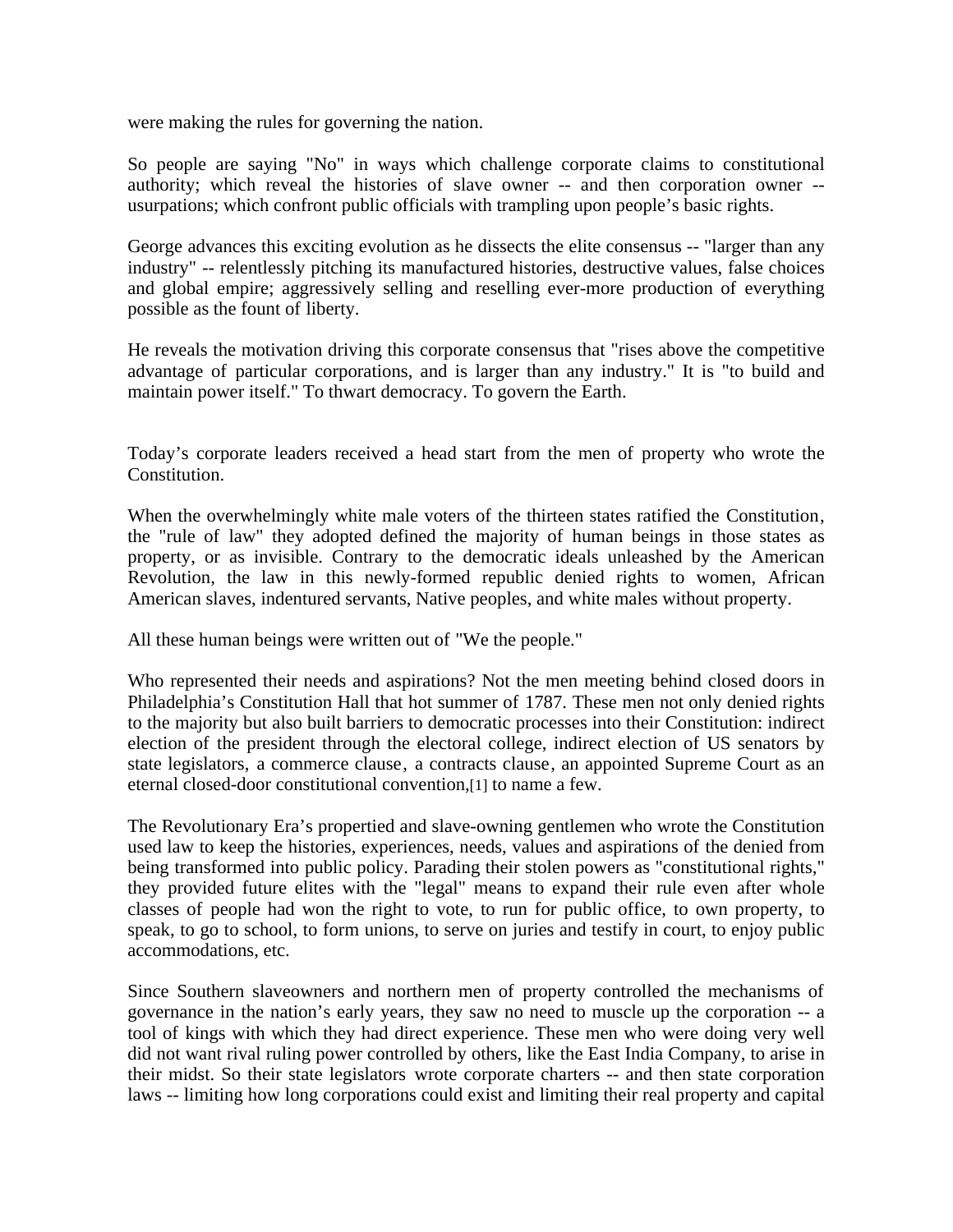holdings. Laws in all states specified corporate purpose, banned corporations from owning other corporations, preserved rights of minority shareholders, made directors and shareholders liable for corporate debts and harms, and barred corporate involvement in elections and lobbying.

The culture regarded corporations as subordinate to the sovereign people.

After the Civil War, however, the men setting out to industrialize this land with machines and workers without rights made the corporation their ruling institution. As men of property had wrapped the Constitution around themselves in 1787, men of the Gilded Age enlisted judges and legislators to wrap the nation's sacred text around their new financial and industrial conglomerates.

By the end of the 19th Century, corporations had been baptized in the contract, commerce, property and personhood pools the Revolutionary elite had dammed into the Constitution one hundred years before. Public officials in New Jersey, and then Delaware, lay down for Rockefeller's Standard Oil Corporation, for the DuPont family and for men of great wealth controlling everything from food to steel to matches to armaments to whiskey. Robber barons began buying up other corporations, using them to create *even more* corporations swaddled in the Constitution.

A century later, corporate lobbying and propaganda think tanks, charities, foundations and other corporate clones masquerade as We the People. They sport goodness and mercy monikers like "Patriotic Citizens for Secure jobs and All-American Energy" and "Good Neighbors for Fair and Democratic Chemicals." On talk shows; in op-ed pages; in seances with elected officials in governors' offices, legislatures and judges' chambers; at meetings of the World Trade Organization and the United Nations; at international conferences; and in endless advertisements, corporate shills say what they are paid to say.

They tell governments what to do.

Wielding such power generation after generation breeds a special arrogance. Consider this: a few years ago, leaders of Travelers Group and Citibank corporations decided to merge. There was one minor problem: such a merger was against the law. But confident that in no time they could pass a new law wiping out a fifty-year old law, they went full speed ahead.

Their confidence was justified. A *New York Times* Corporation photograph adorning our POCLAD walls captures a blissed-out elite consensus moment at the White House. The caption reads:

"Depression-Era Rules Undone. Alan Greenspan, left, the Federal Reserve Chairman, and Congressional leaders applauded President Clinton yesterday after he signed the Financial Services Modernization Act, which allows merging of banks, securities firms and insurers. It repeals parts of the Glass-Steagall Act."

Why do corporations get away with it? Because with few exceptions, civic activists have not looked closely at this history. They have not contested the nation's corporate class over its grab of governing authority.[2] So let's look more closely at how the nation got into this mess.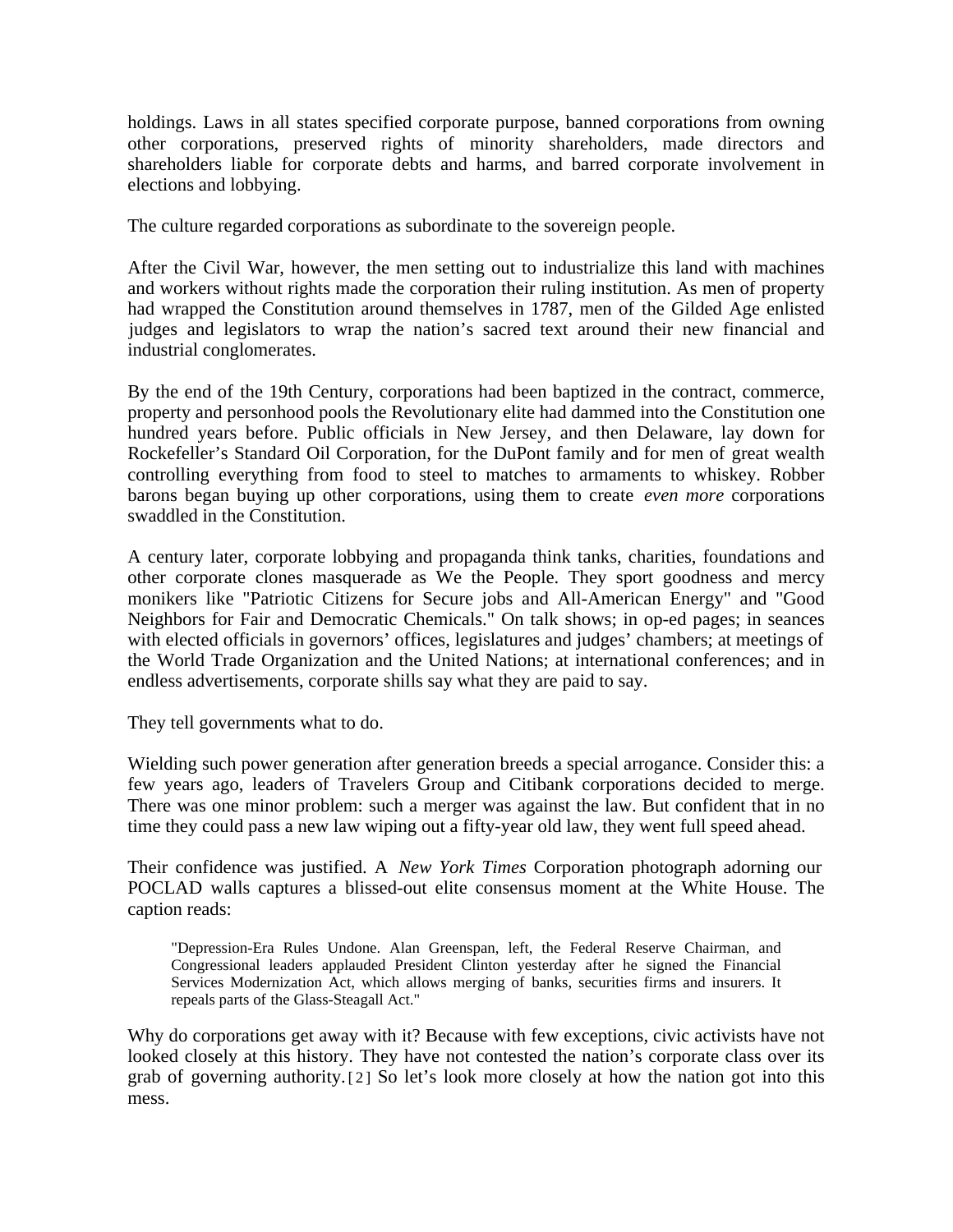Until the Civil War, political power was held primarily by the representatives of large slave holders like George Washington, Thomas Jefferson and James Madison, who used their domination of southern state governments to direct the United States government. The constitution that they wrote guaranteed profits from the new government's denial of human rights by, among other things, directing government to guarantee the return of all "persons held to service or labor in one State"[3] to their rightful owners. ("Persons" here meant both African American slaves and white slaves better known today as indentured servants.) The Constitution provided as well that the armed might of the United States would aid states against rebellions (called "domestic violence" [4]) by workers -- whether they were chattel slaves or wage slaves.

Their Constitution also decreed their domination of politics and lawmaking. A slave was to count as "3/5 of a person"[5] for assigning representation in the House of Representatives and the Electoral College. This meant that slave state elites could turn their ownership of human beings into domination over congressional and presidential elections.[6]

The rise of northern industrialists after the Civil War brought the end of slave master rule and the beginning of rule by corporate kings. As happened after the Revolution had been won, Southern and Northern men of property again united. They wrote slavery out of the Constitution with the "Civil War Amendments,"[7] and wrote corporations in. Industrialists then used government to defeat organized resistance by women, former slaves, farmers, workers and small businessmen seeking to reconstruct the nation as a democracy based on free labor and equal rights. They did the same to Native peoples seeking to preserve their independence.

These elites stole the presidential election of 1876.[8] They then established "new trends in legal doctrine and political-economic theory" to enable "the corporate reorganization of the property-production system."[9]

After ratification of the 13th, 14th and 15th amendments, judges and legislators concocted constitutional doctrines legalizing racial segregation and exploitation, [ 10 ] and denial of workers' rights no matter the worker's race, creed, gender or color.[11] As a result, men of property could call upon sheriffs, militias, police, jails and courts to enforce Jim Crow, anti-free labor, anti-union, anti-strike, conspiracy and sedition laws at local, state and national levels. They directed the coercive force of law -- legalized violence -- to prevent the majority from using elections, lawmaking and lawsuits to remedy harms or pass the laws they wanted.

Over succeeding generations they directed government force and violence to deny African Americans, Native peoples, Asians, women, immigrants from the global south, war resisters -- anyone spouting anti-elite values -- their most fundamental rights.

These industrialists were simply acting in an old tradition. After all, the forebears of the new corporate class had written a constitution trashing the Declaration of Independence 's "all men are created equal; that they are endowed by their Creator with certain unalienable Rights; that among these are Life, Liberty, and the pursuit of Happiness. That to secure these right, Governments are instituted among Men, deriving their just powers from the consent of the governed . . ."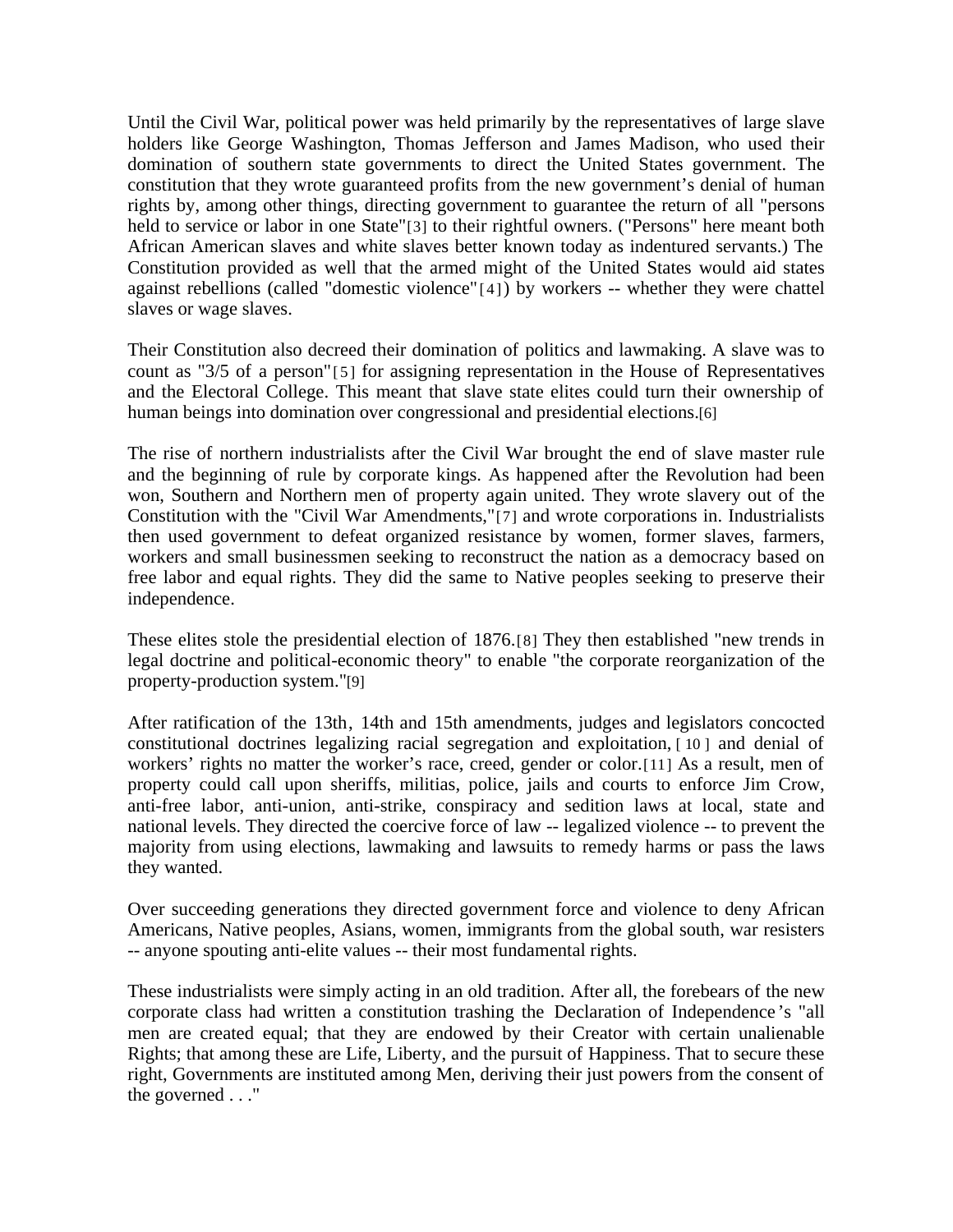So for more than two centuries, the nation's elite minority has arrayed government against the assembling, speaking out and petitioning by African Americans, enslaved and free; by working people and their unions; by Native peoples and immigrants; by family farmers and small businesspeople. They have arrayed government against people whose lands and labor they desired; or whose appearance, thoughts, speech, assembling and governing they feared.[12]

They did this despite the plain and simple language of the Constitution's very first amendment: "Congress shall make no law . . . abridging the freedom of speech, or of the press; or the right of the people peaceably to assemble, and to petition the Government for a redress of grievances."

Since 1868, they did this despite the plain and simple language of the 14th amendment: "... No State shall make or enforce any law which shall abridge the privileges or immunities of citizens of the United States; nor shall any State deprive any person of life, liberty or property, without due process of law; nor deny to any person within its jurisdiction the equal protection of the laws."

They did all this without writing the words "slave," or "segregation," or "labor union," or "foreigner," or "unAmerican," or "separate but equal," into the nation's plan of governance. While raving about "democracy," "liberty," "freedom." While making gods of the "Founding Fathers."

Now that's wielding the Constitution!

There is another word which does not appear in the Constitution -- "corporation."

Men of property have had no difficulty encouraging Supreme Court justices to find corporations in the nation's sacred text. Beginning with the 1819 *Dartmouth College* case,[ 13 ] judges bestowed the privileges upon corporations which white, male, propertied human persons had already seized for themselves. This, of course, meant the denial of *everyone else's* rights.

During railway workers' 1894 strike against the Pullman Corporation, the justices upheld local judges who had banned American Railway Union officials from speaking with members and had thrown union leaders in jail. For a unanimous Court, justice David Brewer declared: ". . . the army of the Nation, and all its militia, are at the service of the Nation to compel obedience to its laws."[14]

This is not the language justices used when human persons petitioned them for redress of grievances. (See, for example, *Dred Scott*,[15] *Plessy*,[16] *Minor*,[17] *Mackay*,[18] *Brown*,[19] and hundreds of Supreme Court decisions).

On the contrary: judges decreed that corporations could brandish those "due process of law" and "equal protection of the laws" powers of the 14th Amendment and the "due process" clause of the 5th Amendment. They expanded corporations' commerce, contract and other constitutional authority. In so doing, they barred municipal, state and congressional legislation making the economy subject to public law, or directing government power to kick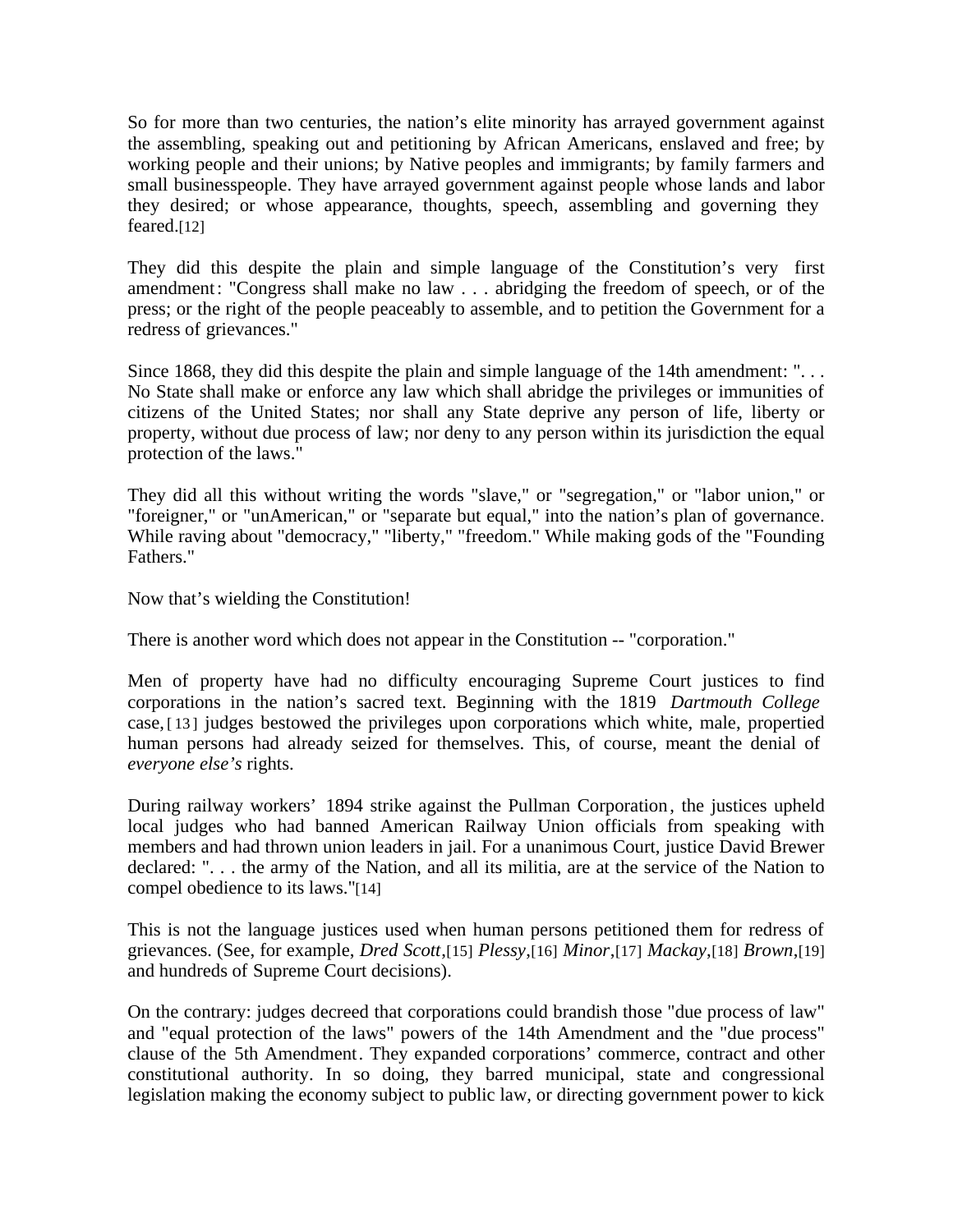corporations out of village squares, elections, government halls, judges' chambers and the Constitution.

Since World War II, judicial gifts of 1st Amendment powers to corporations have continued undermining the ability of voters to instruct elected legislators. As Professor Mark Tushnet observed: "The 1st amendment has replaced the due process clause as the primary guarantor of the privileged. Indeed, it protects the privileged more perniciously than the due process clause ever did . . ."[20]

Today, corporate directors and their non-profit corporations straddle the twin pillars of the 14th and 1st amendments, as Matt Wuerker portrays on the cover of this book. Unleashing their intellectuals, propagandists and lobbyists for hire, buying the loyalty of or silencing community groups, schools and the press (including public radio and public television), they drive the nation's debate, values, investments, technologies, legal relationships and wars.

Non-profit corporate creations of today's elites subvert people's ability to "secure the blessings of liberty to ourselves and our posterity."[21] They shut people up and out of any decisionmaking which counts. Their Supreme Court nullifies any people's laws which even minimally challenge corporate authority.[22]

The majority of people in these United States are constitutionally disabled.

No wonder people are exhausted and disillusioned from forays into campaign finance reform, corporate responsibility, EPA, NLRB, SEC, NRC, FDA, FCC and other corporate regulatory struggles. No wonder there is so much cultural pressure on communities, concerned citizens -- and even academics and public interest lawyers -- against linking people's multiple single-issues struggles against corporate assaults. No wonder that people are instructed over and over again (often by many leaders of environmental, human rights and labor groups) that we must not aspire to anything more than begging for "acceptable" levels of corporate class lobbying, election domination, wage enslavement and Earthly poisoning.

No wonder people are rethinking their work in this corporate world.

Enter George Draffan and *The Elite Consensus.*

In this book George examines "institutions which support corporate power" from the World Bank, the International Monetary Fund and the World Trade Organization to the Council on Foreign Relations, the Cato Institute, NATO and the United Nations. He includes public relations and advertising corporations into which elites pour hundreds of billions of tax-deductible[23] dollars . . . along with corporate propagandists posing as journalists and pundits.

George shows how a few people shape ideas, policies, values, news, information and language while writing laws and rewriting histories. He makes clear that by the time "issues" or even honest candidates appear before the voters, they have been sterilized, sanitized, disinfected and fumigated to order by the elite consensus.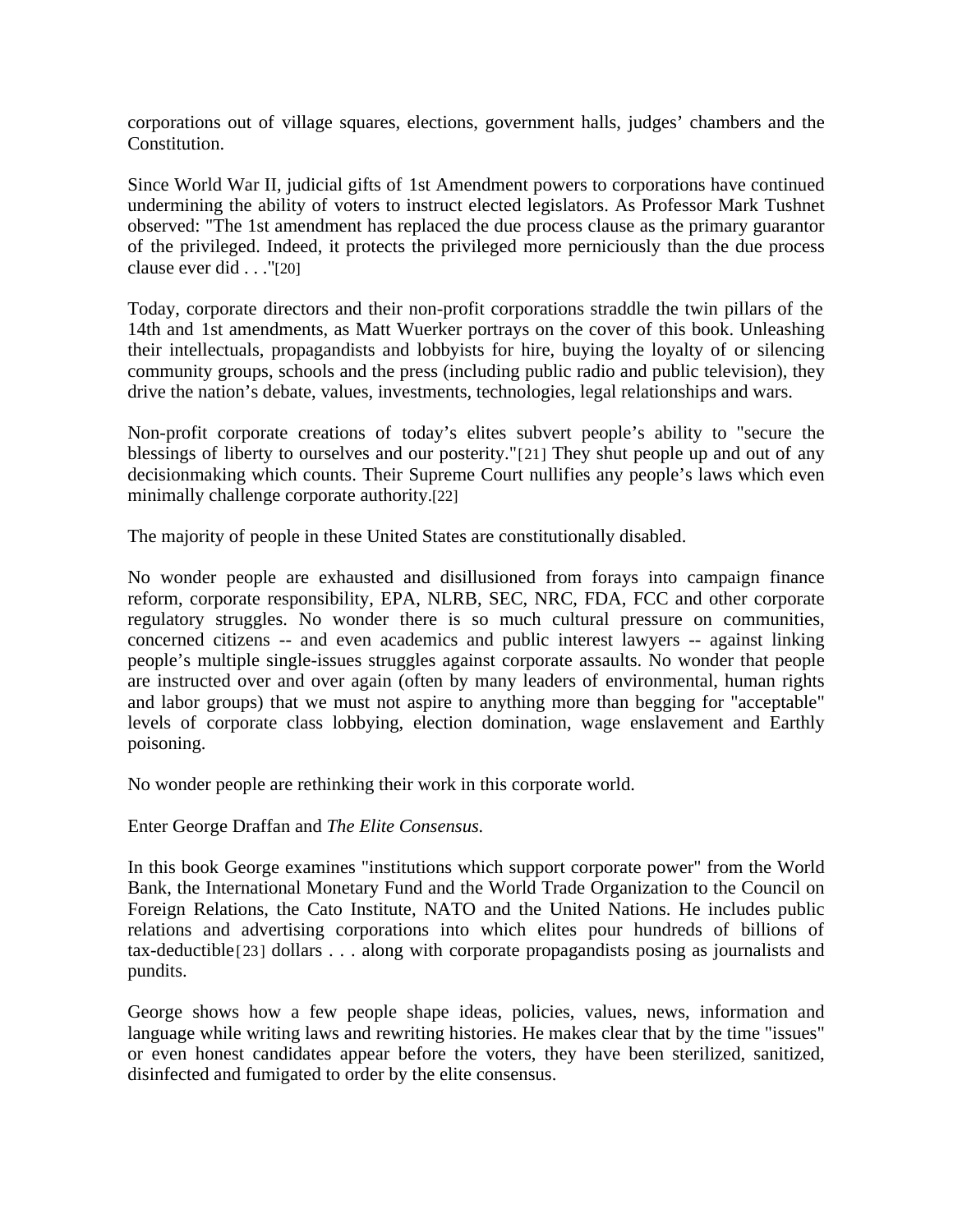By *that* time, intellectuals at corporate think tanks have done their trashy-but-footnoted studies and reports. By that time, journalists, editors, TV news writers, public officials and community leaders have been properly educated. Peoples' energies have been channeled into Potemkin Villages propped up by corporate fairy tales and democratic myths, as depicted in Matt Wuerker's cover.

Shill corporations like the Cato Institute, the Chamber of Commerce, the Business Roundtable and the Heritage Foundation have spent years and billions of dollars fabricating idea deconstruction systems constantly spewing cockamamie that frames and reframes and reframes the country's agendas. Their managing of the nation's discussions can be seen in the ways Social Security, fast track legislation, global rights agreements like NAFTA, war in the Middle East, energy and health care policies, revelations of corporate usurpations and other issues in the news are mass-produced from coast to coast.

Encouraging people to deny their own experiences and crushing people's aspirations -- that's power. Using police, militias, courts and jails to limit people's ability to exercise rights collectively (such as speech and assembly) they cannot exercise as individuals -- that's mastery.

George's first chapter, "Cultural Power: The Colonization of Our Minds," looks at how mass media, PR and other corporate foundations, think tanks and lobby groups do this work.

Chapter two probes the corporate use of the " rule of law " as a means of "leveraging authority." The third chapter focuses on the reality that so many industries and services are oligopolies dominated by a few corporate conglomerates wealthier than most nations.

Next, George looks at the iron fist inside the PR-camouflaged corporate glove. He helps us remember that even when huge groups of people challenged governance by corporations, public officials responded with violence.

Haven't demonstrators against global corporatization and war -- from Seattle to Los Angeles, Philadelphia, Washington DC and smaller communities -- found our own government arrayed against them wrapped in the uniform of Ninja warriors?

The second part of *The Elite Consensus* profiles leading terrorist corporations -- such as the Chamber of Commerce , the Trilateral Commission , the Council on Foreign Relations . George provides useful information about the origins, budgets, directors and work of each. We learn, for instance, that Defense Secretary Donald Rumsfeld was a director of the Hoover Institution (which had placed many of its members in the Reagan administration). So was David Packard of "military and electronics giant" Hewlett-Packard Corporation. We see that in the mid-1990s, National Public Radio correspondent Anne Garrels spent two years in Russia as a "fellow with the Council on Foreign Relations."

A decade ago, 79 of the Business Roundtable 's directors "held 206 board seats in 134 corporations." In 1999 the Brookings Institution had \$225 million in net assets. Petroleum corporation millionaires David and Charles Koch fund not only the Cato Institute but also Citizens for a Sound Economy . Among the directors of that group have been C. Boyden Gray (former counsel to George H. W Bush) and James C. Miller III (former director of the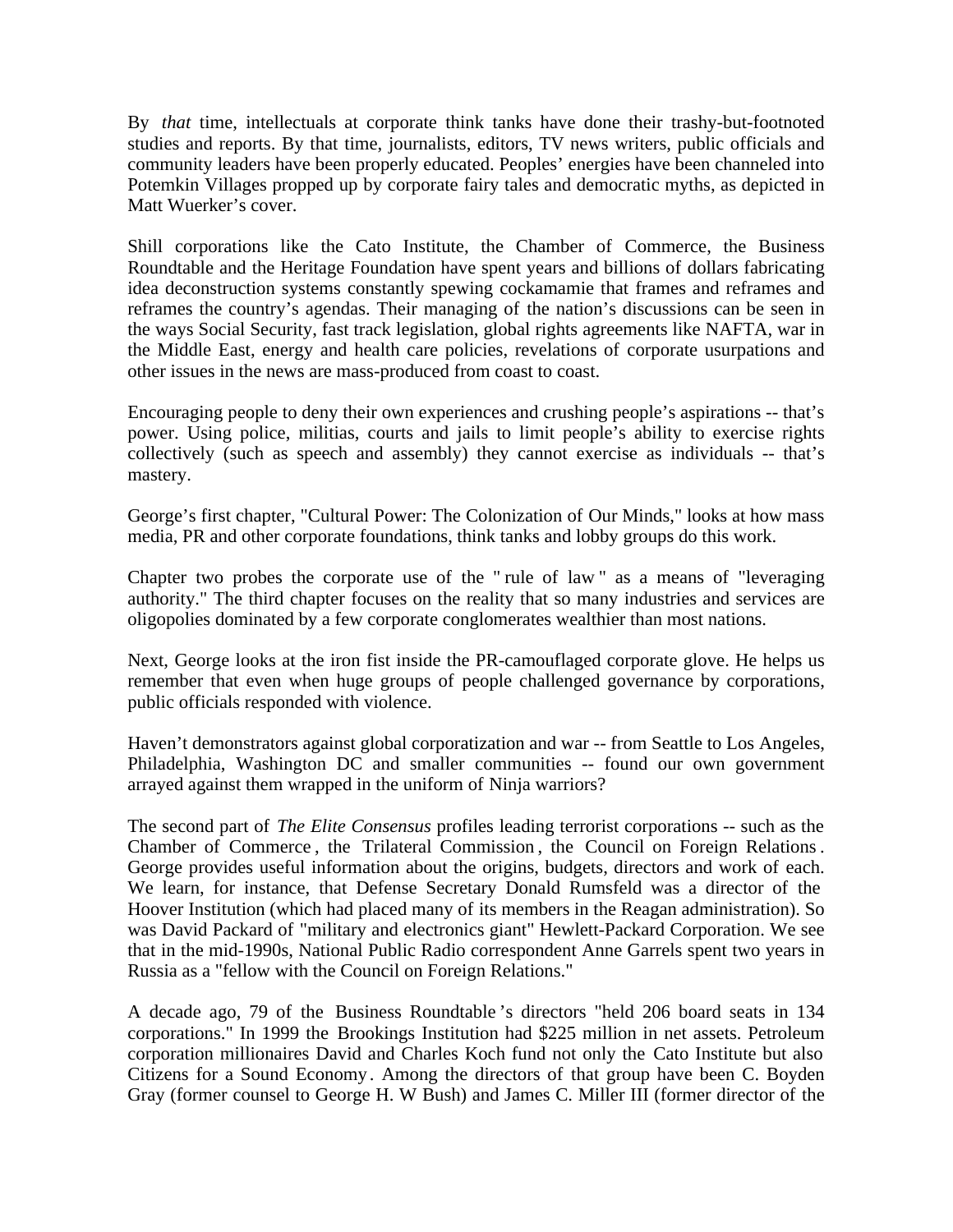Office of Management and Budget and chair of the Federal Trade Commission).

As icing on the cake, George offers eight appendices documenting selected dynamics of corporate power. He ranks corporate expenditures for writing laws, links top lobbyists with their corporate clients, follows the flow of corporate money as it violates the body politic, and summarizes studies examining creative corporate extractions of public funds.

These corporate profiles bring the elite consensus to life!"[24]

*The Elite Consensus* reveals how a propertied class which long ago figured out how to write -- and keep on writing -- the Constitution kills democratic thought, nips democratic institutions in the bud and diverts organizing for democratic self-governance, over and over again. George's analysis complements the work and publications of the Program on Corporations, Law & Democracy described at the end of this volume. POCLAD is pleased to join with The Apex Press to bring you this new edition of George's book.

*Richard L. Grossman and Ward Morehouse* Co-Founders, Program On Corporations, Law & Democracy (POCLAD) November 2002

## **NOTES**

- 1. As justice Robert Jackson said of this august body: "We are not final because we are infallible, but we are infallible only because we are final." *Brown v Allen,* 344 US 443, 540 (1953).
- 2. Since the great corporate-imposed un-American scare following World War II, and the government repression of thought, speech, assembly and civic action it spawned, corporate leaders have been far more conscious about strengthening their governing role than have been most of their critics. In the 1970s, for example, they launched (and funded with millions of dollars) a nonprofit corporate attack group called "Americans Against Union Control of Government," a "subsidiary" of the National Right to Work Committee. As Gerald Colby described, "Like the Liberty Lobby of the 1930s, these groups served as a front for DuPont and other large corporations . . ." *DuPont Dynasty,* Secaucus NJ: Lyle Stewart Inc., (1984), p. 750. As far as we know, there has never been a people's group with a name like "Americans Against Corporate Control of Government." Only in the past few years have contemporary activists defending against corporate assaults begun to grapple with the reality that corporations *govern the nation enabled and protected by the rule of law . . . by the Constitution.*
- 3. Article IV, section 2, part 3.
- 4. Article IV, Section 4.
- 5. Article 1, Section 3.
- 6. In 28 of the nation's first 32 years, the president was from a slave state: Washington, Jefferson, Madison, and Monroe, each of whom served two terms in office, were from Virginia.
- 7. The 13th Amendment , banning slavery and involuntary servitude, was ratified in 1865; the 14th amendment, defining "All persons born or naturalized in the US . . ." as citizens of the US, and declaring that no state shall "deprive any person of life, liberty or property, without due process of law," was ratified in 1868; the 15th amendment, declaring that the "right of citizens of the US to vote shall not be denied or abridged by the US or by any State on account of race, color, or previous condition of